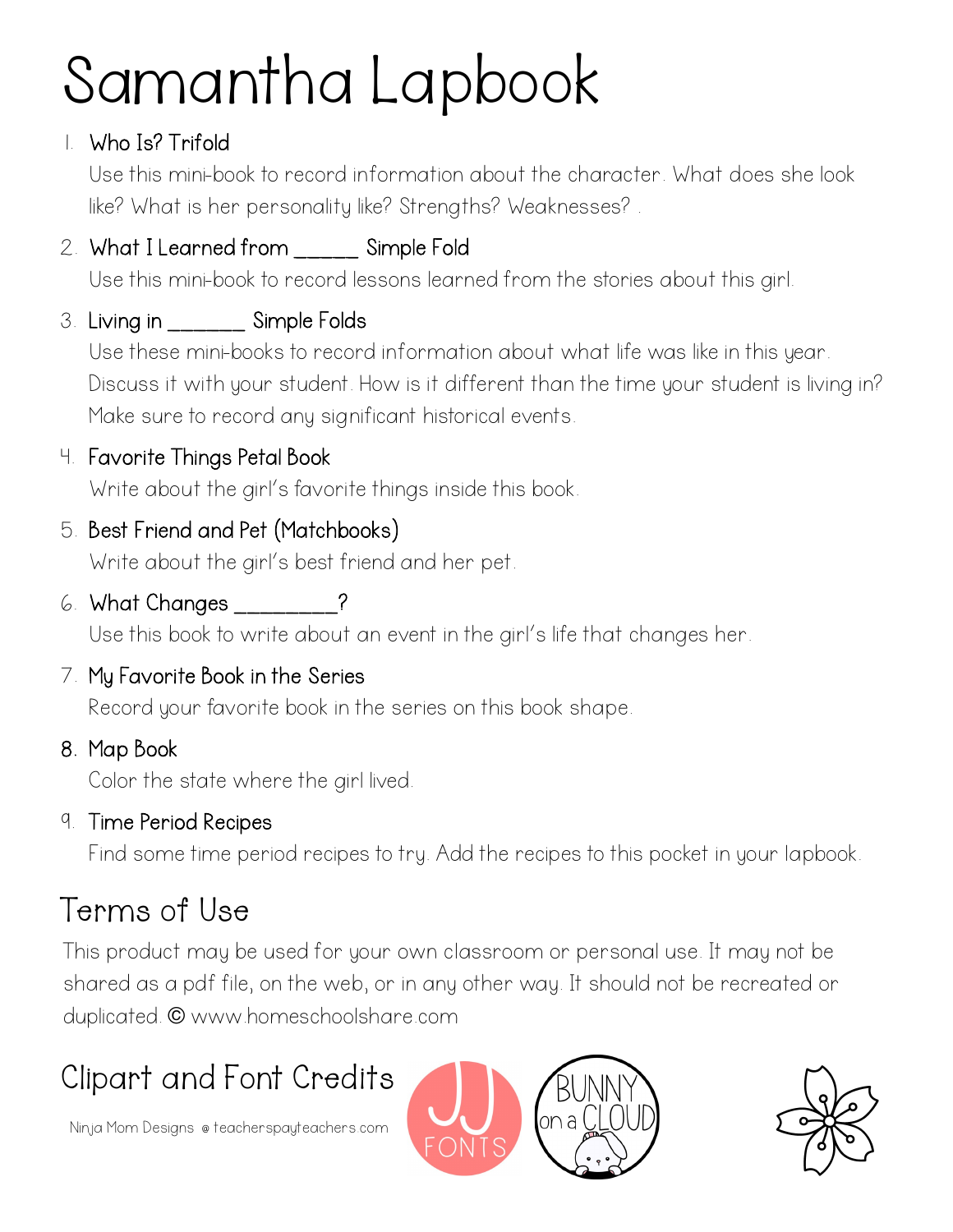Directions: Cut book out on solid lines; fold on dotted lines. Use the inside of the book to write about the girl: her personality, her physical appearance, etc.

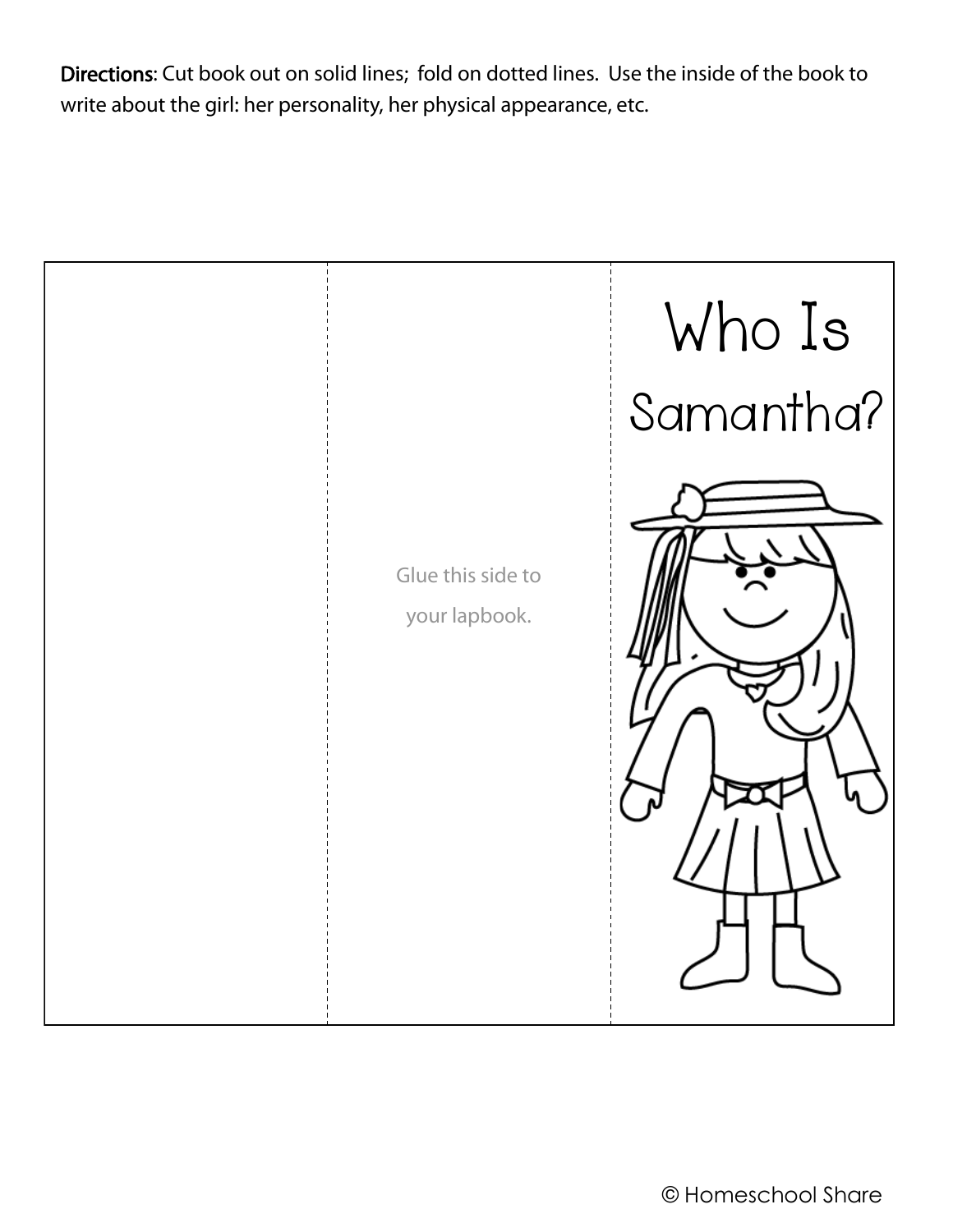

Directions: Cut book out on solid lines; fold on dotted lines. Use the inside of the book to write about lessons learned from this girl.

© Homeschool Share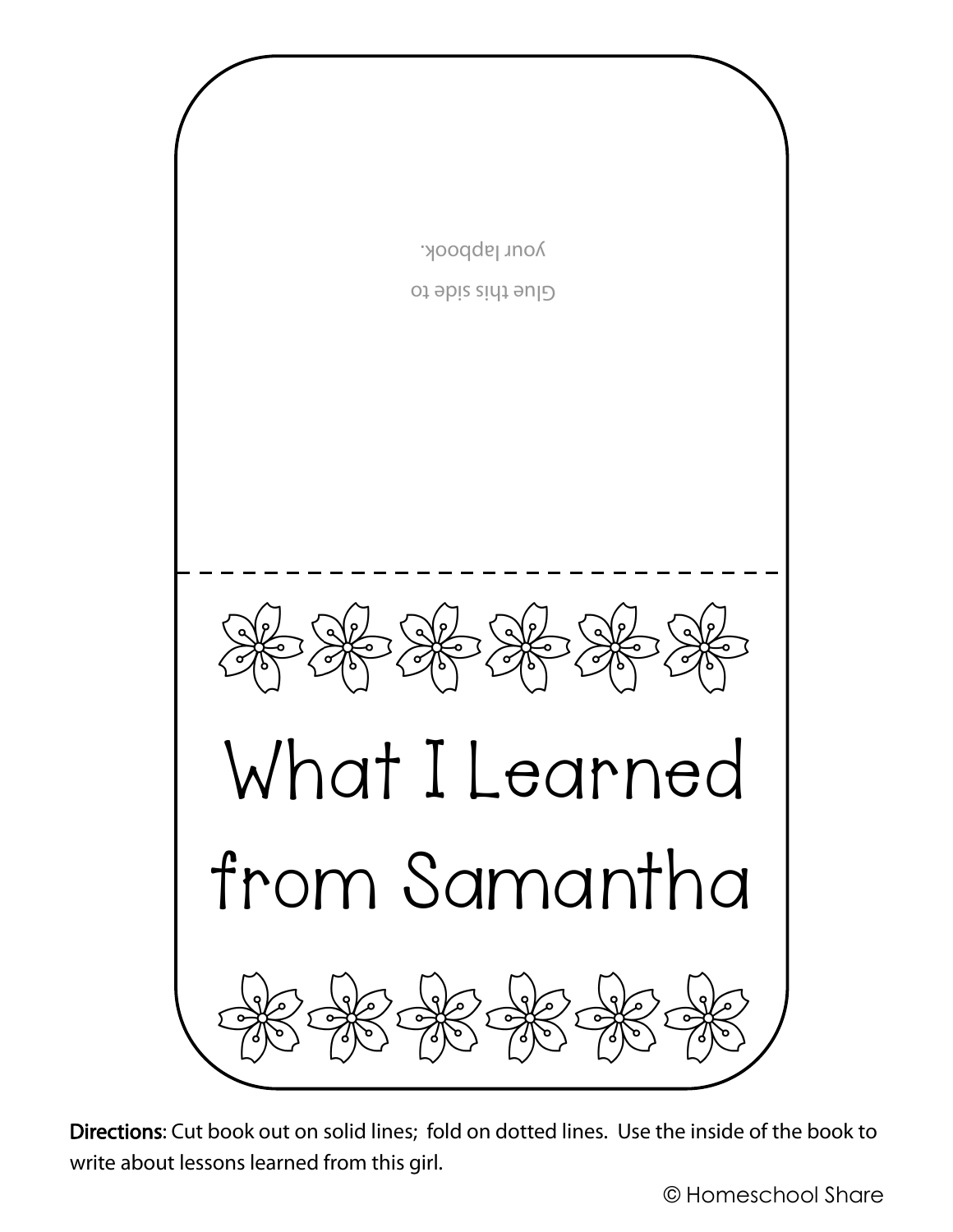

Directions: Cut books out on solid lines; fold on dotted lines. What was life like during this time? Write one fact in each book.

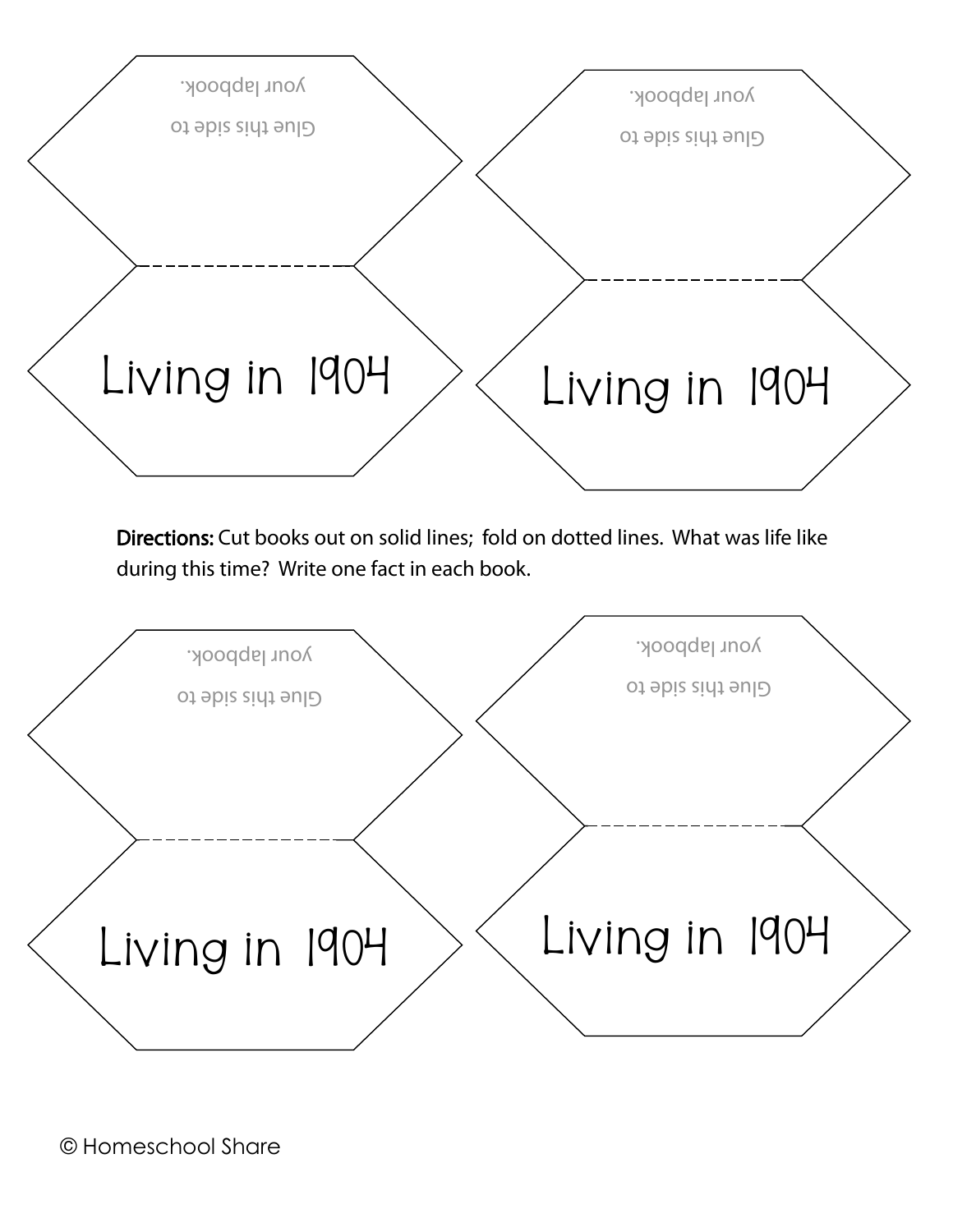

Directions: Cut shape out as one piece. Fold flaps in using the dotted lines as your guide. Tuck the last flap under so that book will stay closed. Write or draw some of the girl's favorite things on the inside flaps.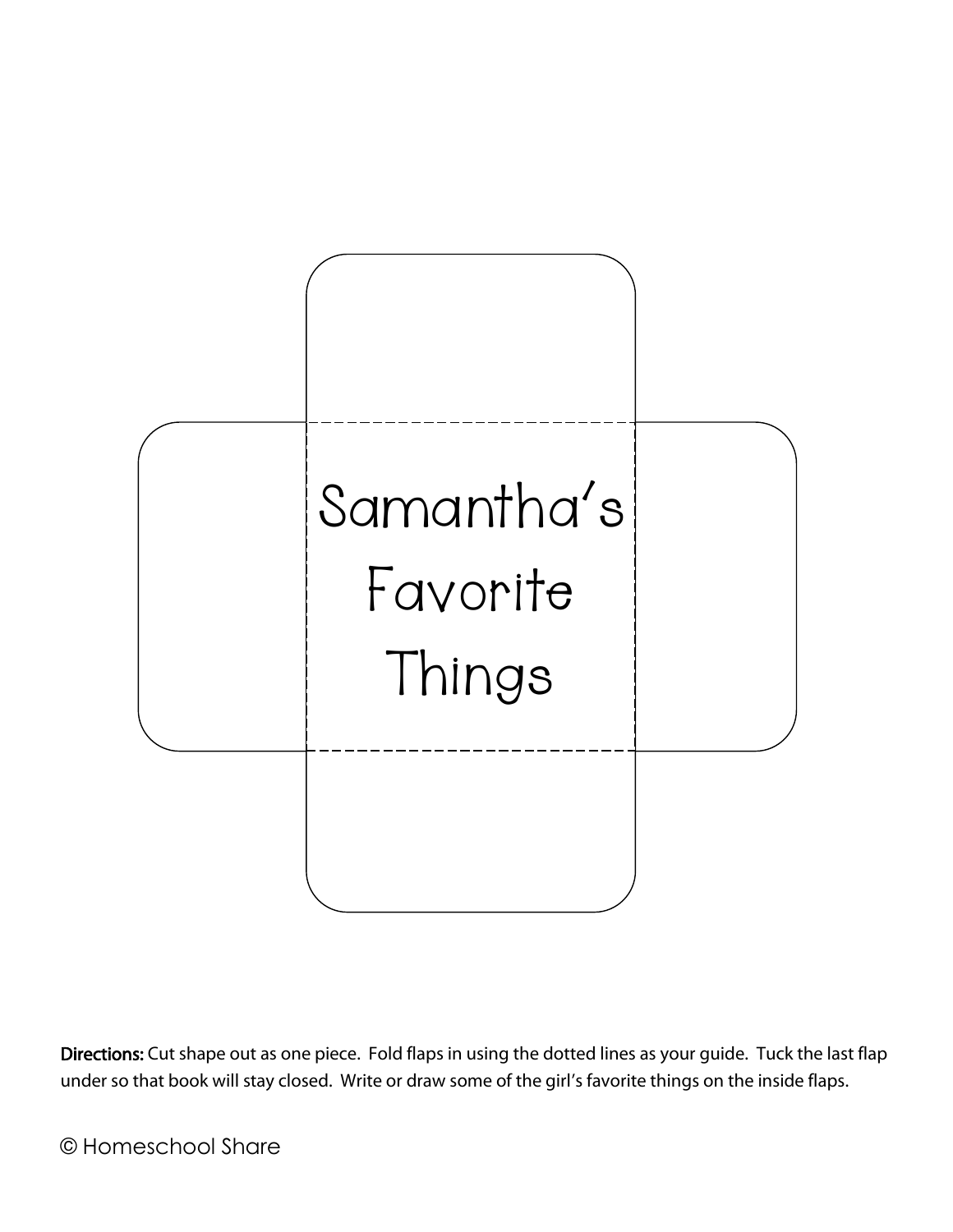

Directions: Cut book out. Fold on lines (matchbook style). Write about the girl's best friend inside one matchbook. Write about her pet in the other.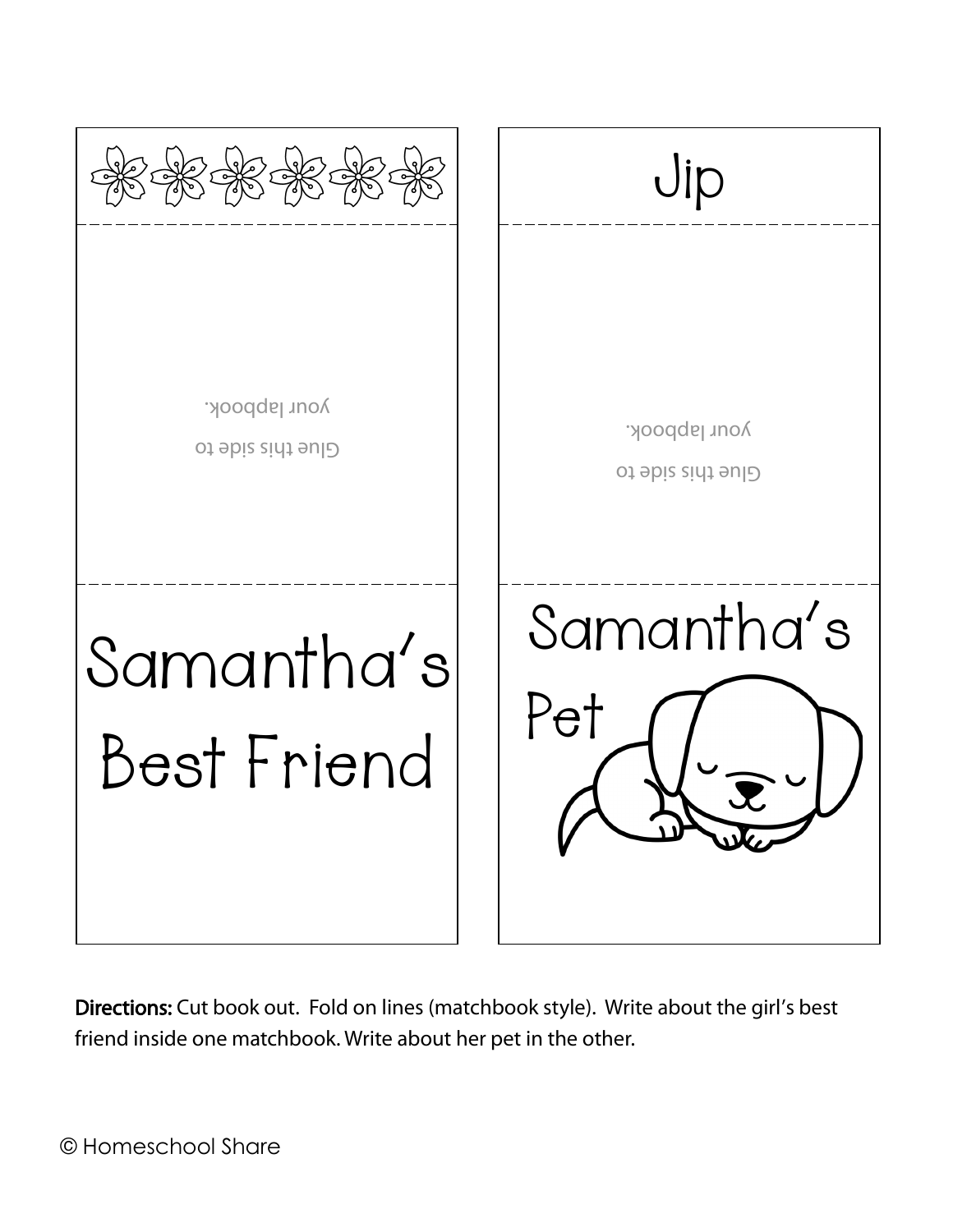

Directions: Cut out book as one piece. Fold in half. What happens in this book to change the main character? Write about it inside the mini-book.



Directions: Cut out the book shape. What is your favorite book in this series? Write the title on the cover and paste the book to your lapbook.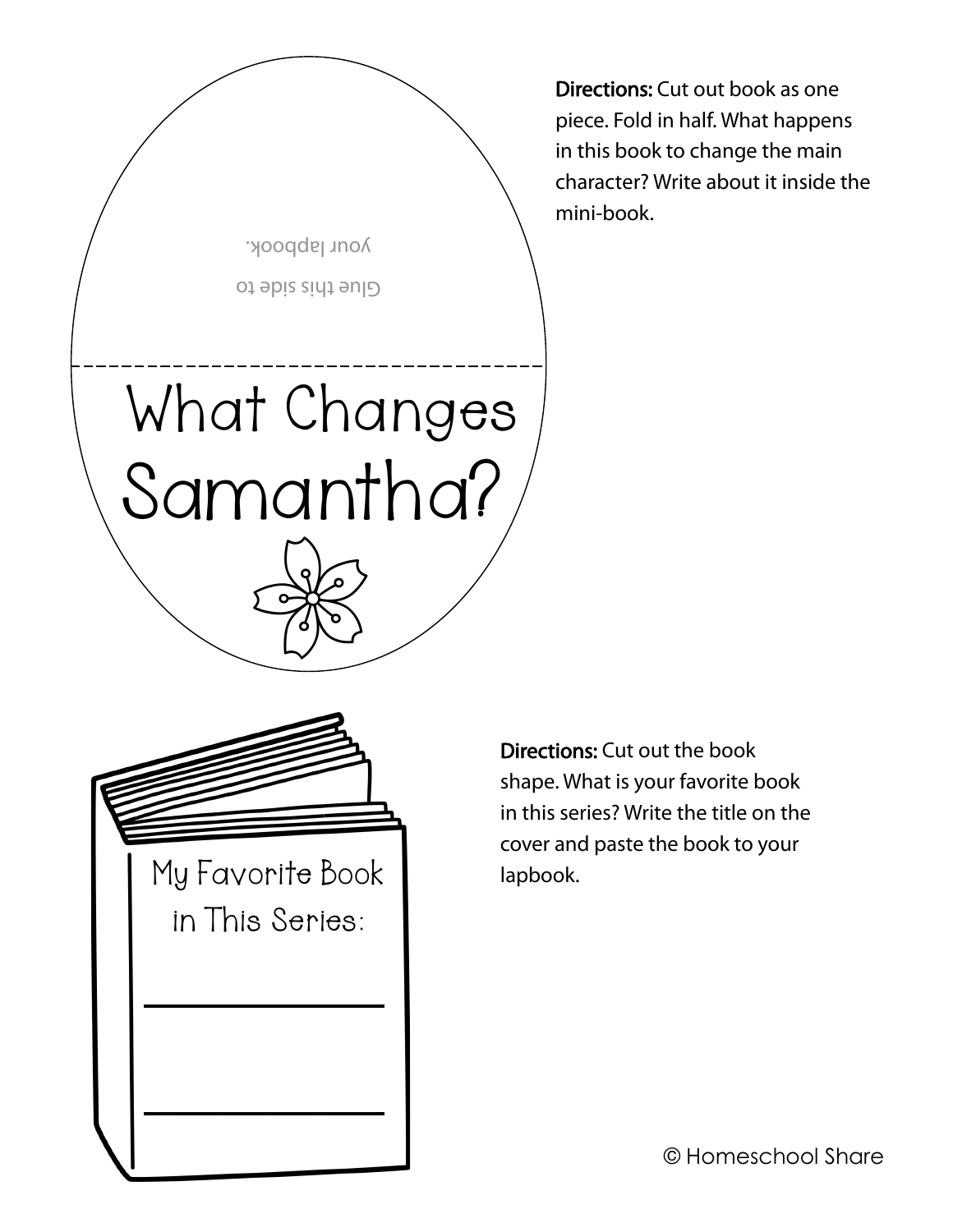Directions: Cut out book as one piece. Fold in half. Open book. Cut out map from next page. Mark the state where the girl lives. Paste the map inside the cover book.